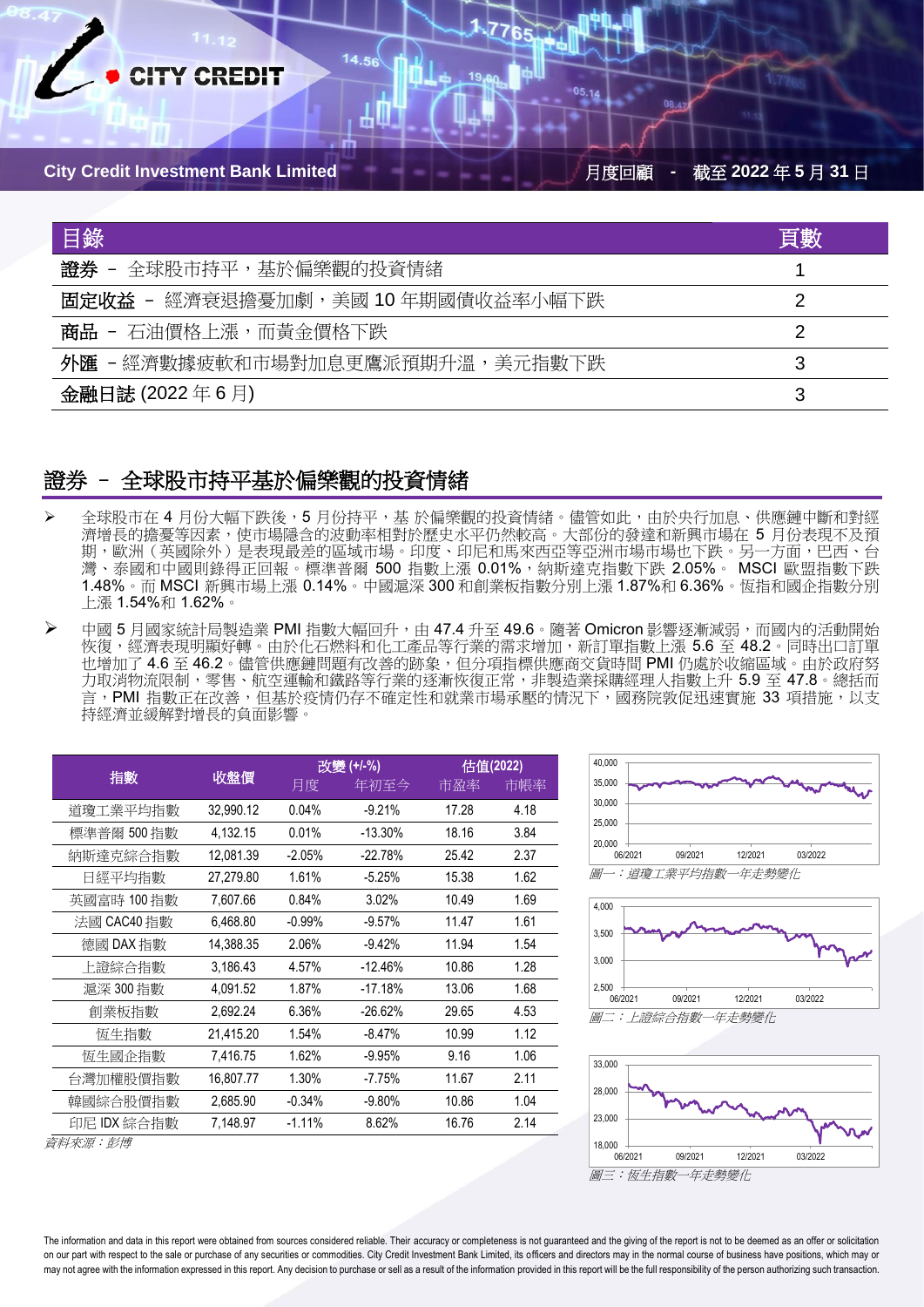

**City Credit Investment Bank Limited** 月度回顧 **-** 截至 **2022** 年 **5** 月 **31** 日

#### 固定收益 –經濟衰退擔憂加劇,美國 **10** 年期國債收益率小幅下跌

14.56

- ➢ 美國 10 年期國債收益率在 5 月份小 幅下跌並在 20 個基點的寬幅區間內 交易。在 5 月 9 日的 FOMC 會議之 前,收益率達至 3.13% 的高位。然而 由於美聯儲並沒有打算積極考慮加息 75 個基點和零售股大幅下跌,本月 大部分時間出現了回調和震盪,引發 了對增長前景疲軟和對經濟衰退的擔 憂。最後,美國 10 年期國債收益率 月底下跌 9 個基點至 2.84%。
- ➢ 英國 10 年期國債收益率在月中大幅 下跌,然後在 5 月底小幅走高。 5 月 5 日,英國央行加息 25 個基點至 1.00%,並警告英國經濟將在年底滑 入衰退。因此,2 年期收益率在 5 月 12 日被拖低至 1.16%, 使 2-10 年的 斜率變得更陡。最後,英國 10 年期 國債收益率月底升 20 個基點至 2.10%。而日本 10 年期國債收益率 維持在日本央行收益率曲線控制區間 附近(日本央行每天以 0.25%無限量 購買 10 年期國債), 5 月末環比上漲 1 個基點至 0.24%。

| 國債息率            | 最高<br>最低 |       | 收盤價   | 改變(基點) |      |
|-----------------|----------|-------|-------|--------|------|
|                 |          |       |       | 月度     | 年初至今 |
| 美國 10年期國債       | 3.13%    | 2.74% | 2.84% | -9     | 133  |
| 美國 30年期國債       | 3.23%    | 2.96% | 3.05% | 5      | 114  |
| 歐盟 10年期債券       | 1.13%    | 0.84% | 1.12% | 18     | 130  |
| 日本 10 年期國債      | 0.25%    | 0.21% | 0.24% |        | 17   |
| 中國 10年期國債       | 2.83%    | 2.74% | 2.80% | -4     |      |
| - 这必/ 赤沼 ・ キイ+甫 |          |       |       |        |      |

*資料米源・彭博* 

 $2.50$   $+$  06/2021



06/2021 08/2021 10/2021 12/2021 02/2022 04/2022

#### 圖五:中國 *10* 年期國債息率一年走勢變化

## 商品 - 石油價格上漲,而黃金價格下跌

| 主要商品                       | 最高       | 最低       | 收盤價      | 改變 (+/-%) |          |
|----------------------------|----------|----------|----------|-----------|----------|
|                            |          |          |          | 月度        | 年初至今     |
| WTI 原油期貨(bbl)              | 115.07   | 99.76    | 114.67   | 9.53%     | 52.47%   |
| Brent 原油期貨(bbl)            | 122.84   | 102.46   | 122.84   | 12.35%    | 57.93%   |
| 現貨金(oz)                    | 1.883.81 | 1.811.79 | 1.837.35 | $-3.14%$  | 0.45%    |
| CMX 白銀期貨(oz)               | 22.67    | 20.77    | 21.69    | $-6.05%$  | $-7.37%$ |
| CMX 銅期貨(lb)                | 434.55   | 410.05   | 429.60   | $-2.55%$  | $-3.30%$ |
| $LME \frac{200}{200} (mt)$ | 3.988.75 | 3.493.25 | 3.939.00 | $-5.11%$  | 9.72%    |
| $LME 4H (mt)$              | 2.935.00 | 2.710.80 | 2.757.75 | $-9.06%$  | $-1.72%$ |

資料來源︰彭博



➢ 由於持續的緊張政治局勢加深市場擔 憂,油價在 5 月小幅走高。 5 月 4 日, 歐盟提出全面禁止"所有俄羅斯石油、 海運和管道、原油和成品油"的進口, 當日油價大漲。 5 月 26 日,受上海 解除封鎖的消息和美國數據顯示供應 緊張的推動,油價上漲。 5 月 31 日, 歐盟領導人同意對部分俄羅斯石油實 施禁令。油價在這些利好消息的推動 下上漲,最終在月底上漲 12.35% 至 122.84 美元/桶。

5 月份黃金價格環比進一步下跌。本 月初,美聯儲加息 50 個基點,但推 遲了 75 個基點的加息。這緩和市場 更加鷹派的加息預期,並推動金價上 行。然而,在月中美國收益率上升的 情況下,黃金價格暴跌。 5月 16日, 受美國通脹影響,金價跌破 1,800 美 元/盎司的關口,創三個月新低。黃金 價格的跌勢在下半月輟止,由於更疲 軟的經濟數據。金價最終收於 1,837.35 美 元/盎 司 , 環 比 下 跌 3.14%。

The information and data in this report were obtained from sources considered reliable. Their accuracy or completeness is not guaranteed and the giving of the report is not to be deemed as an offer or solicitation on our part with respect to the sale or purchase of any securities or commodities. City Credit Investment Bank Limited, its officers and directors may in the normal course of business have positions, which may or may not agree with the information expressed in this report. Any decision to purchase or sell as a result of the information provided in this report will be the full responsibility of the person authorizing such transactio